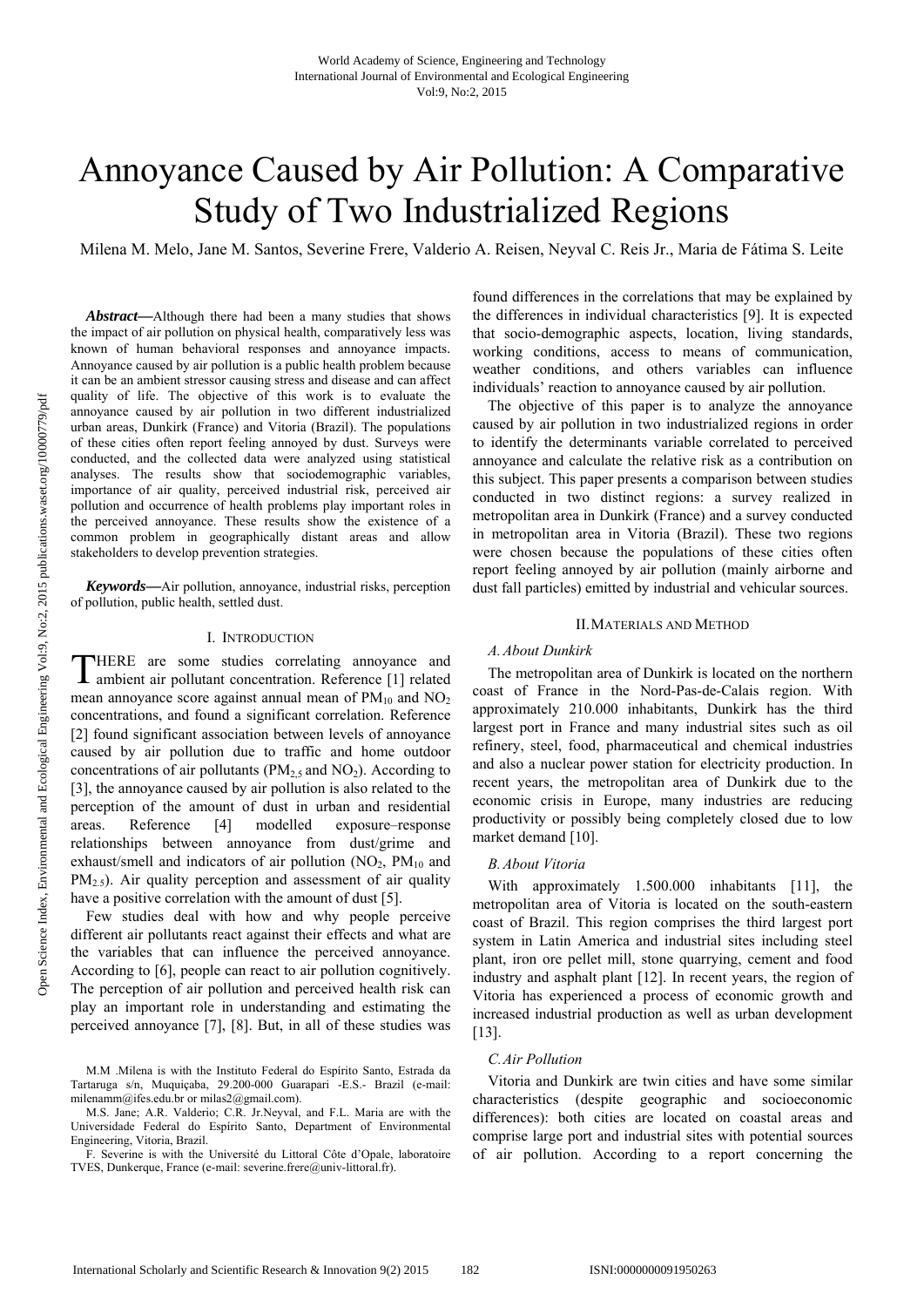industrial risk perception in Dunkirk [14], air pollution has an outstanding importance among the environmental problems cited by the population in Dunkirk. And according to [15], more than 24% of the complaints to the environmental agency in Vitoria refer to air pollution, especially deposited dust.

The local environmental agencies in both regions provide real-time ambient air quality data for  $PM_{10}$  concentration. One-year average concentrations in Dunkirk (2008) and Vitoria (2011) were calculated using the 24-hour mean measurements for  $PM_{10}$  concentration and are shown in Figs. 1 (a) and (b), respectively. In both regions there are values above the WHO guideline for  $PM_{10}$  equal to  $50\mu g/m^3$  [16], and, in Vitoria the concentration levels are higher when compared to Dunkirk.



Fig. 1 Daily mean of  $PM_{10}$  concentration in (a) Dunkirk region in 2008 and (b) Vitoria region in 2011

## *D.The Surveys*

In order to investigate more the complaints reported by people, surveys were conducted in both regions. In Dunkirk 518 people (over 18 years) was interviewed through questionnaires face to face in 2008 (late April to early July). From the survey realized in Dunkirk, was developed and adapted the questionnaire to carry out in Vitoria. Totalling 515 individuals (over 16 years) was interviewed in Vitoria in July 2011.

## *E.The Variables and Statistical Analysis*

All selected variables were extracted from questionnaires in both studies (Dunkirk and Vitoria) that are: annoyance by air pollution, air pollution perception, industrial risk perception, importance of air quality, assessment of air quality, health effects, meteorological conditions, source of air pollution, air quality perception and socio-demographics aspects (gender, age, level of education, occupation, number of children).

The statistical analysis was performed by applying the chisquare test to examine the equivalence of the selected variables (except socio-demographic variables) between responses in both studies [17] with a significance level of 0,05. The Logistic regression [18] was also applied in order to identify the variable determinant of perceived annoyance and to calculate the relative risk in both regions.

#### III. RESULTS AND DISCUSSIONS

## *A.Respondents Profile*

Table I shows the profiles of the respondents in both surveys. With regard to gender, approximately 40% of the respondents are male, and 60% are female. With regard to age, it is important to observe that the percentage of respondents aged 16 to 24 years old is higher in Vitoria and the percentage of respondents aged 35 to 44 years old is higher in Dunkirk. This difference is typical for each country; in Brazil, the majority of the population is young, whereas in France, the young people are the minority.

| <b>TABLE I</b>                       |                                            |               |  |  |  |  |
|--------------------------------------|--------------------------------------------|---------------|--|--|--|--|
|                                      | <b>RESPONDENTS PROFILE IN BOTH SURVEYS</b> |               |  |  |  |  |
|                                      | Dunkirk                                    | Vitoria       |  |  |  |  |
| Gender                               |                                            |               |  |  |  |  |
| Male                                 | 211(40.7%)                                 | 204 (39.6%)   |  |  |  |  |
| Female                               | 307 (59.3%)                                | $311(60.4\%)$ |  |  |  |  |
| Age                                  |                                            |               |  |  |  |  |
| 16-24                                | 77 (14.8%)                                 | 140 (27.1%)   |  |  |  |  |
| 25-34                                | 83 (16%)                                   | 71 (13.8%)    |  |  |  |  |
| 35-44                                | 107 (20.7%)                                | 51 (9.9%)     |  |  |  |  |
| 45-54                                | 84 (16.2%)                                 | 94 (18.3%)    |  |  |  |  |
| 55-64                                | 75 (14.5%)                                 | 73 (14.2%)    |  |  |  |  |
| >65                                  | 92 (17.8%)                                 | 86 (16.7%)    |  |  |  |  |
| Highest level of education           |                                            |               |  |  |  |  |
| None to incomplete elementary school | 48 (9.2%)                                  | $7(1.4\%)$    |  |  |  |  |
| Elementary school                    | 92 (17.8%)                                 | 131 (25.4%)   |  |  |  |  |
| High school                          | 213 (41.1%)                                | 238 (46.2%)   |  |  |  |  |
| University                           | 165 (31.9%)                                | 139 (27%)     |  |  |  |  |
| Occupation                           |                                            |               |  |  |  |  |
| Employed                             | 247 (47.7%)                                | 226 (44%)     |  |  |  |  |
| Unemployed                           | 107 (20.7%)                                | 113 (21.9%)   |  |  |  |  |
| Retired                              | 108 (20.8%)                                | 100 (19.4%)   |  |  |  |  |
| Student                              | 56 (10.8%)                                 | 76 (14.7%)    |  |  |  |  |
| Have children                        |                                            |               |  |  |  |  |
| No                                   | 324 (62.5%)                                | 208 (40.4%)   |  |  |  |  |
| Yes                                  | 194 (37.4%)                                | 307 (59.6%)   |  |  |  |  |

There is no significant difference in percentage of respondents according to level of education and occupation in both study areas. But the number of respondents that have children is higher in Vitoria when compared to Dunkirk, as expected, because the birth rate in Brazil is higher than in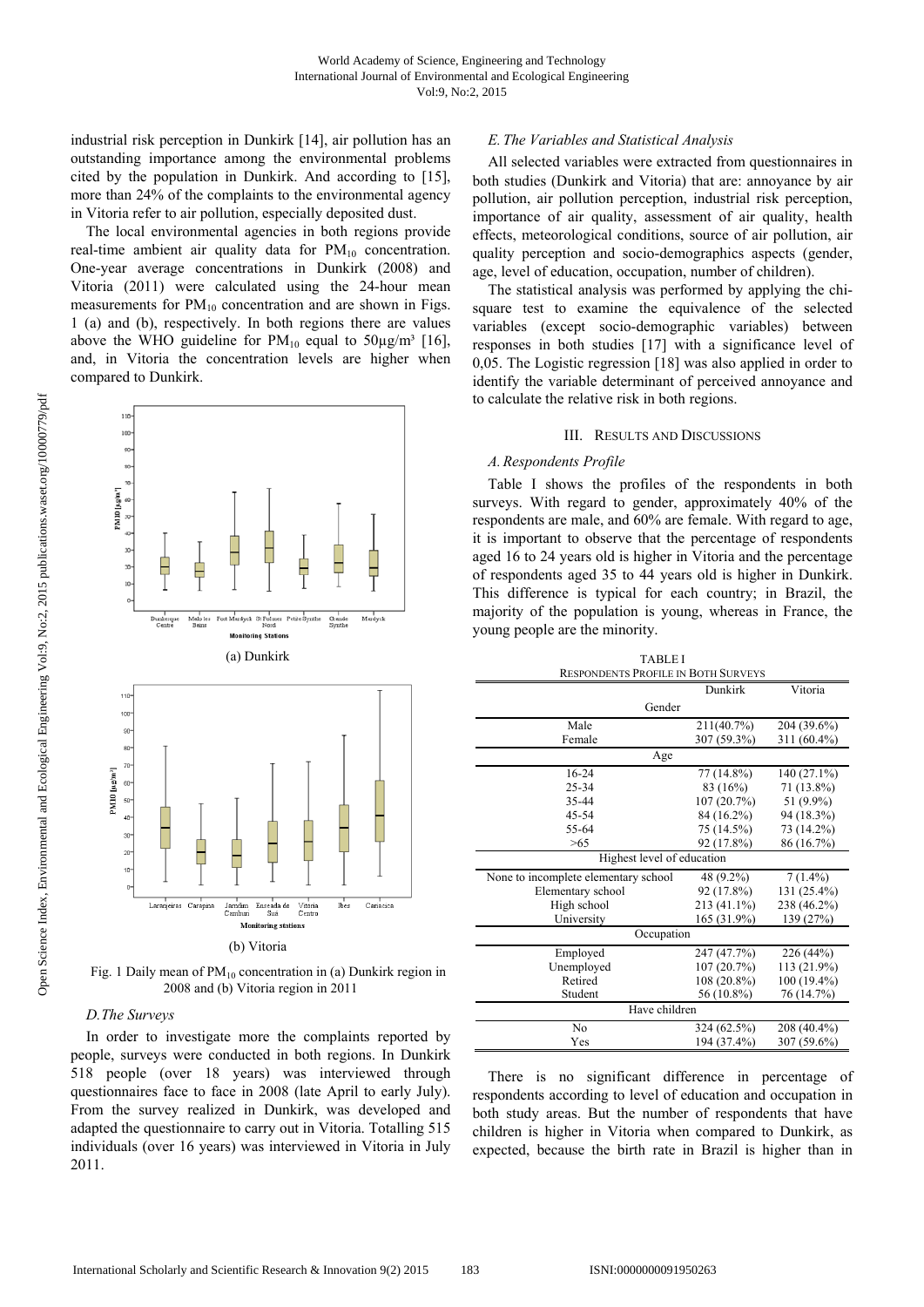France.

## *B.Annoyance, Exposed and Risk from Industrial Pollution*

Data in Table II indicate that in Dunkirk and Vitoria, more than 80% of the respondents reported feeling slightly annoyed or very annoyed, and less than 17% reported not feeling annoyed by air pollution. Table II also shows that over 90% of respondents claim to feel exposed and very exposed to industrial risk pollution. There is little difference in the air pollution perception of respondents in Vitoria; approximately 54% always and 40% often perceive air pollution, but in Dunkirk, only 18.5% of respondents always perceive and 63% often perceive air pollution from dust, odour, and the opacity of the air.

According to [9], perceived air quality is an important measure for evaluating the impact on health and quality of life in environmental studies. Thus, these results show that the annoyance caused by air pollution is a real problem, people feel exposed to industrial risk and also the indicator of the presence of dust, odour and opacity of the air can be an indicator of perceived air quality.

Notes to the three questions in the p-value (0.933; 0.713; 0.647), respectively, are not significant, then do not reject the hypothesis of equivalence for the significance level of 0.05. Thus, the responses of surveys are proportionally equivalent.

# *C.Importance and Assessment of Air Quality*

Regarding Table III, approximately 90% of the respondents in both surveys consider air quality important or very important and more than 70% of respondents considered air quality bad or horrible, in their area/neighbourhood. This result shows that people are aware of the importance of air quality in their daily lives and that they are very sensitive to the effects of air pollution. According to [5] understanding the human assessment of air quality can allow the development of targeted outreach campaigns by local authorities and policy makers to protect the population from such exposure.

The p-value equal to 0.039 indicates that should reject the hypothesis of equivalence for the level of significance of 0.05. But, for the assessment of air quality the p-value of 0.644 is not significant, indicating responses proportionally equivalent.

TABLE II QUESTIONS AND RESPONSE FREQUENCIES (%) PERTAINING TO ANNOYANCE AND PERCEIVED RISK BY AIR POLLUTION

|                                                       | Dunkirk                               | Vitoria      | $\chi^2$ | p-value |
|-------------------------------------------------------|---------------------------------------|--------------|----------|---------|
|                                                       | Do you feel annoyed by air pollution? |              | 0.840    | 0.933   |
| Not annoved                                           | 85(16.5%)                             | $83(16.1\%)$ |          |         |
| Slightly annoyed                                      | 172 (33.4%)                           | 218 (42.3%)  |          |         |
| Very annoved                                          | 258 (50.1%)                           | 214 (41.6%)  |          |         |
| How do you feel regarding industrial risk pollution?  |                                       |              | 2.124    | 0.713   |
| Not exposed                                           | 38 (7.4%)                             | 44 (8.5%)    |          |         |
| Exposed                                               | 97 (18.8%)                            | 208 (40.4%)  |          |         |
| Very exposed                                          | 380 (73.8%)                           | 263 (51.1%)  |          |         |
| How often do you perceive air pollution due to dust / |                                       |              | 2.489    | 0.647   |
|                                                       | odour / visibility?                   |              |          |         |
| Never                                                 | $20(3.9\%)$                           | $10(1.9\%)$  |          |         |
| Often                                                 | 70 (13.6%)                            | 79 (15.3%)   |          |         |
| Always                                                | 425 (82.5%)                           | 426 (82.7%)  |          |         |

TABLE III QUESTIONS AND RESPONSE FREQUENCIES (%) PERTAINING TO IMPORTANCE

| AND ASSESSMENT OF AIR QUALITY |                                                   |             |          |         |  |
|-------------------------------|---------------------------------------------------|-------------|----------|---------|--|
|                               | Dunkirk                                           | Vitoria     | $\chi^2$ | p-value |  |
|                               | Is air quality important to you?                  |             | 6.472    | 0.039   |  |
| Not important                 | 14(2.7%)                                          | 7(1.3)      |          |         |  |
| Important                     | 24 (4.7%)                                         | 25(4.9)     |          |         |  |
| Very important                | 477 (92.6%)                                       | 483 (93.8)  |          |         |  |
|                               | How do you rate air quality in your neighborhood? |             |          | 0.644   |  |
| Horrible                      | 97 (18.8%)                                        | 129(25%)    |          |         |  |
| Bad                           | 288 (55.9%)                                       | 121 (23.5%) |          |         |  |
| Good                          | 110 (21.4%)                                       | 192 (37.3%) |          |         |  |
| Excellent                     | $20(3.9\%)$                                       | 73 (14.2%)  |          |         |  |

# *D.Health Effects*

In Table IV, the occurrence of health problems caused by settled dust was reported by more than 60% of respondents in Dunkirk and more than 70% in Vitoria. This is interesting because according to Table I, more than 60% of the respondents in Dunkirk and almost 40% of those in Vitoria do not have children. This may indicate that the respondents themselves are experiencing health problems caused by air pollution.

It is worth noting that the reported occurrence of respiratory and pulmonary problems was quite high in Dunkirk and Vitoria compared with other diseases such as cancer, headache, eye irritation, and leukemia. Although the effects of air pollution on mortality due to cancer, cardiovascular disease, and pulmonary disease are well documented [19], according to [7], health-related symptoms vary depending on the category of pollutant, such as gaseous pollutants and particulate matter. Particulate matter typically consists of dust and soot, which cause upper respiratory and pulmonary symptoms [20], so the depositions rates of settled dust may explain these results.

For the two questions in Table IV, the p-value is not significant; then do not reject the hypothesis of equivalence for the level of 0.05.

TABLE IV QUESTIONS AND RESPONSE FREQUENCIES (%) PERTAINING TO OCCURRENCE

| S |                                                                                                    | Dunkirk                    | Vitoria                    | $\chi^2$ | p-value |
|---|----------------------------------------------------------------------------------------------------|----------------------------|----------------------------|----------|---------|
|   | Do you or someone in your household have (or have<br>had) health problems caused by air pollution? |                            |                            | 0.431    | 0.511   |
|   |                                                                                                    |                            |                            |          |         |
|   | No<br>Yes                                                                                          | 193 (37.5%)<br>322 (62.5%) | 133 (25.8%)<br>382 (74.2%) |          |         |
|   | What are the main health problems caused by air pollution?                                         |                            |                            | 8.179    | 0.516   |
|   | Respiratory/pulmonary                                                                              | 323 (62.7%)                | 131 (25.4%)                |          |         |
|   | Allergies / irritation                                                                             | 38 (7.4%)                  | 161(31.3%)                 |          |         |
|   | Bronchitis / Asthma                                                                                | 119 (23.1%)                | 57 (11.1%)                 |          |         |
|   | Other                                                                                              | $35(6.8\%)$                | 166 (32.2%)                |          |         |

# *E.Perceived Source of Air Pollution and Meteorological Conditions*

According to the respondents, the origin of settled dust is attributed mainly to industrial sources located in the urban area, either in Dunkirk and Vitoria (Table V). However, vehicular are also important source of air pollution identified by respondents in Vitoria (24%), whereas in Dunkirk, they are not so represented, only 10%. This result is consistent with the reality of both regions. In fact, in Dunkirk, industries have the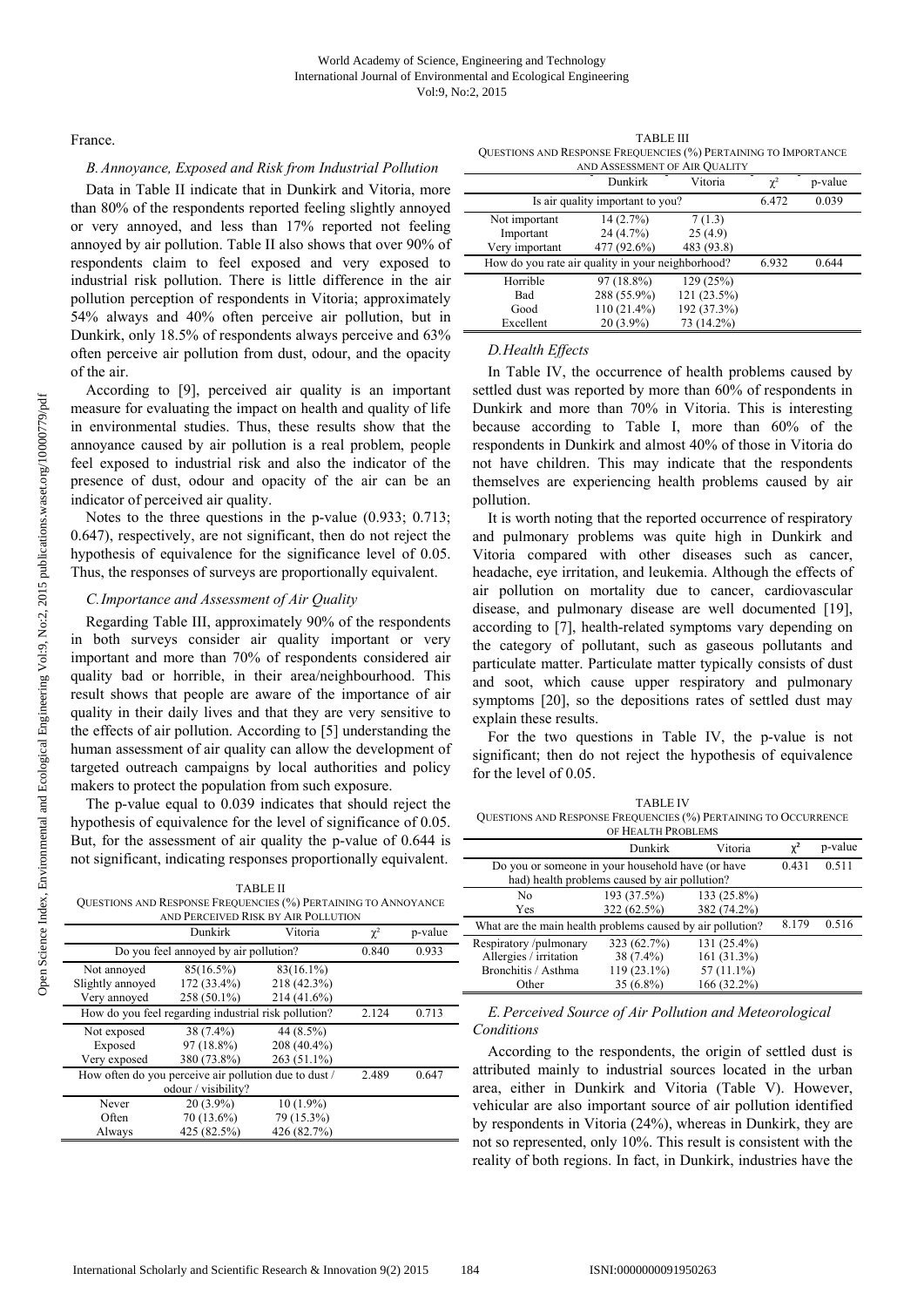greatest impact on air quality [21]. In Vitoria, in addition to industrial source, as pointed by the study conducted by [22], vehicle traffic is source of particulate matter, as is the suspension of soils that occurs because of the direction and intensity of the wind (northeast).

More than 60% of respondents in Dunkirk and Vitoria perceive differences in air pollution/settled dust according to seasons. However, over 30% of respondents in both studies did not know in which season air pollution is better or worse. In Dunkirk, 44% of respondents reported that emissions of settled dust is worse during the summer, whereas in Vitoria, 29% and 31% of the respondents reported that air pollution is worse, respectively, during the winter and summer. This difference can be explained by the differences in climate, which directly affects people's perceptions. In Dunkirk, freezing temperatures are reached, and thus people stay indoors longer, keep windows closed, and do not spend time in open spaces such as gardens, parks, and beaches, whereas during the summer, the conditions are more favourable for outdoor activities, keeping windows open, drying clothes outside the houses, and visiting public spaces, which in turn favours the perception of settled dust and sky visibility. In Vitoria, there is no significant difference between the average temperature in winter (18 $^{\circ}$ C) and in summer (23 $^{\circ}$ C) [23] that would affect life habits, and as a consequence, the perception of air pollution/settled dust seems to be indifferent to seasons, even considering the fact that summer in Vitoria is characterised as the rainy season and winter as the dry season.

Meteorological conditions have a major influence on the suspended particles concentrations, with significant differences in the particle mass concentrations between different periods of the year, under different meteorological conditions [24]. So, although located in different geographic regions with completely different climates, in both surveys, most of the population reported that air pollution/settled dust changes according to the season.

In Table V p-value results (0.534, 0.084 and 0.713) are not significant, that indicate the opinion of respondents are proportionally equivalents in both regions.

|                                                                | <b>TABLEV</b>                   |                                                           |   |      |
|----------------------------------------------------------------|---------------------------------|-----------------------------------------------------------|---|------|
| QUESTIONS AND RESPONSE FREQUENCIES (%) PERTAINING TO PERCEIVED |                                 |                                                           |   |      |
|                                                                |                                 | SOURCES AND METEOROLOGICAL CONDITIONS                     |   |      |
|                                                                | $D_1, \ldots, D_n, \ldots, D_n$ | $\mathbf{V}$ $\mathbf{V}$ is $\mathbf{V}$ in $\mathbf{V}$ | . | . 1. |

| Dunkirk<br>Vitoria                                         |                                                  |               | $\chi^2$ | p-value |
|------------------------------------------------------------|--------------------------------------------------|---------------|----------|---------|
|                                                            | What is the main source of air pollution in your |               | 3.145    | 0.534   |
|                                                            | neighborhood?                                    |               |          |         |
| Industry                                                   | 449 (87.2%)                                      | 236 (45.8%)   |          |         |
| Vehicle                                                    | $51(9.9\%)$                                      | 139 (27%)     |          |         |
| Others                                                     | 15 (2.9%)                                        | 140 (27.2%)   |          |         |
| Do you think that air pollution/ dust changes according to |                                                  |               | 8.225    | 0.084   |
|                                                            | seasons?                                         |               |          |         |
| Yes                                                        | 345(67%)                                         | 363(70.5%)    |          |         |
| No                                                         | 129(25%)                                         | 122(23.7%)    |          |         |
| NA/NK                                                      | 41 (8%)                                          | $30(5.8\%)$   |          |         |
| If yes, in which season air pollution/ dust is worse?      |                                                  |               | 12.445   | 0.713   |
| Summer                                                     | 229 (44.5%)                                      | $160(31.1\%)$ |          |         |
| Autumn                                                     | $23(4.5\%)$                                      | 24 (4.7%)     |          |         |
| Winter                                                     | $39(7.6\%)$                                      | 150 (29.1%)   |          |         |
| Spring                                                     | $31(6.0\%)$                                      | $18(3.5\%)$   |          |         |
| NA/NK                                                      | 193 (37.4%)                                      | 163 (31.7%)   |          |         |

## *F.Determinants of Perceived Air Pollution*

The logistic regression was applied in order to identify the determinant variables of perceived annoyance considering as a result for the model the levels of "slightly annoyed" and "very annoyed" with the reference the level "not annoyed". For each study area all variables selected were added into to the model at the same time and the odds ratio for each variable related to the levels of annoyance was used to compare the relative odds of the occurrence of the outcome of interest (e.g. multinomial levels of annoyance), given influence to the variable of interest (as item II- C). In this case the odds ratio is going to be used to determine whether a particular variable is a factor determinant for perceive levels of annoyance, and to compare the magnitude of these variables of interest for that outcome variable (annoyance). E.g., i) OR=1 the variable does not affect odds of annoyance; ii) OR>1 the variable is associated with higher odds of annoyance; iii) OR<1 the variable associated with lower odds of outcome [25]. The odds ratio results by the multivariate logistic model are summarized in Table VI (it was selected only the significant results).

There are more variable associate to the level "very annoyed" compared to the level "slightly annoyed". Thus in both study areas to be "very annoyed" is determined by the variables: "importance of air quality", "perceived industrial risk", "perceived air pollution by dust" and "gender feminine".

For the variable "importance of air quality" the odds ratio approximately equal to 4 means that respondents who considered air quality important have 4 times the odds to be very annoyed by air pollution than the others who not considered air quality important. For the variable "perceived industrial risk", in Dunkirk the odds equal to 1.8 means that who perceived industrial risk have 1.8 times the odds to be very/extremely annoyed, and in Vitoria they have 3.5 times the odds do be very/extremely annoyed than respondents who not perceived exposed to industrial risk.

TABLE VI

| <b>DETERMINANTS OF PERCEIVED ANNOYANCE</b> |                      |                 |                      |                 |  |  |
|--------------------------------------------|----------------------|-----------------|----------------------|-----------------|--|--|
|                                            | Odds Ratio           |                 |                      |                 |  |  |
| Determinant variables                      | Dunkirk              |                 | Vitoria              |                 |  |  |
|                                            | Slightly/<br>annoyed | Very<br>annoyed | Slightly/<br>annoved | Very<br>annoyed |  |  |
| Importance of air quality                  | 1.868**              | 3.909**         | 1.837**              | 4.339**         |  |  |
| Perceived industrial risk                  | 1.199                | $1.836**$       | $2.330*$             | $3.513**$       |  |  |
| Perceived air pollution by<br>dust         | $1.778**$            | $2.636*$        | $1.074**$            | 2.819*          |  |  |
| Frequency of health problems               | 0.836                | 1.140           | 1.555                | $3.620**$       |  |  |
| Gender (feminine)                          | 0.987                | $1.119***$      | 0.994                | $1.722**$       |  |  |
| Age $>55$ years                            | 0.834                | 0.864           | 1.122                | 1.393**         |  |  |

\*P<0.001; \*\*P<0.05; \*\*\*P<0.1;

## *G.Relative Risk*

The relative risk (RR) is frequently used in epidemiological studies to measure the impact of atmospheric pollutants concentrations on health. The RR can be defined as the probability that an event will occur following a certain exposure to a risk factor. Soon their application is relevant in the context of this work to assess the risk of annoyance when exposed to the PM10 concentrations. In this context, to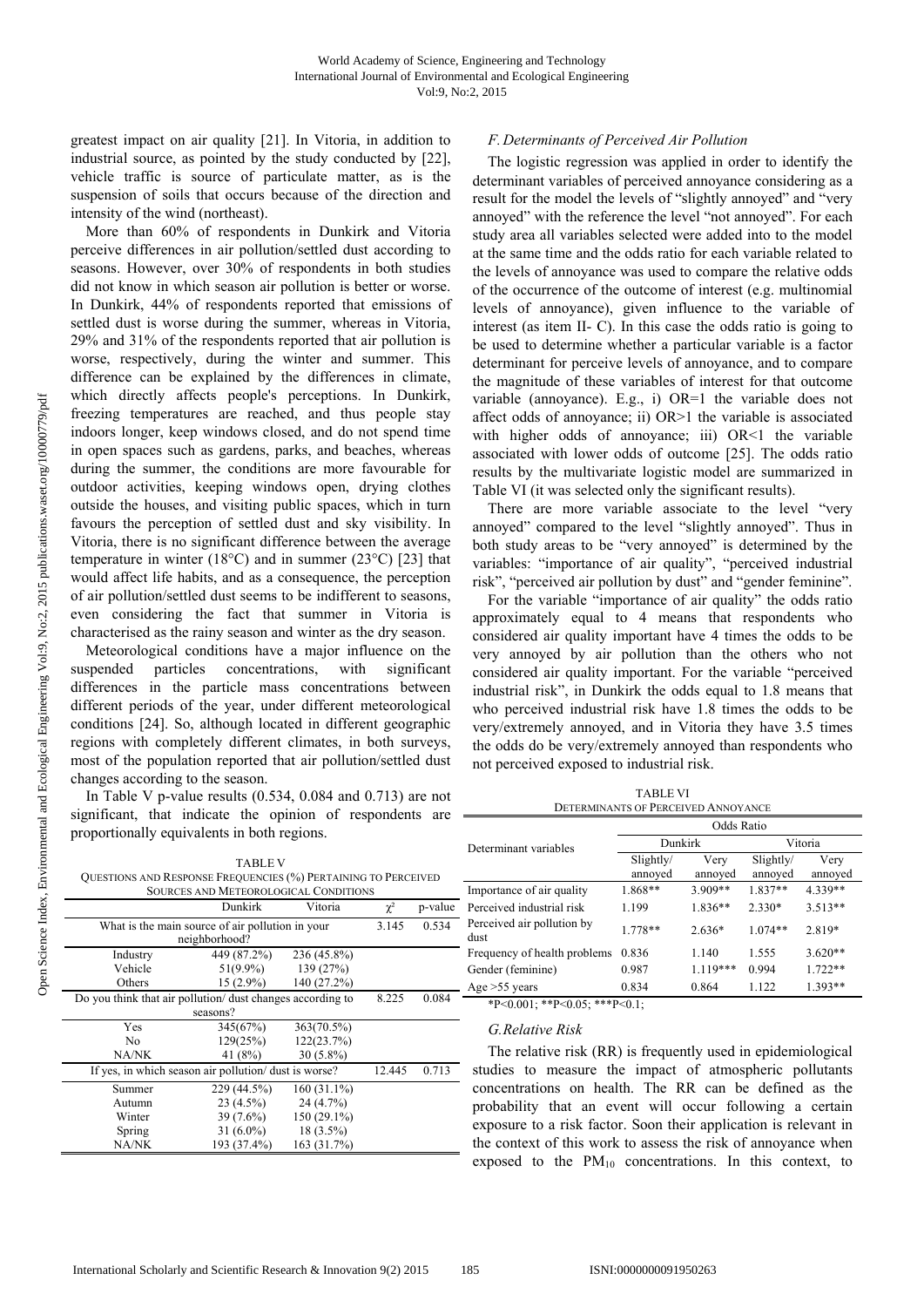estimated RR for the logistic regression model [26] is in (1).

$$
RR \cong e^{\beta x} \tag{1}
$$

where x is the variation in the pollutant concentration given by the interquartile variation, and  $\beta$  is the estimate parameter in the logit model.

Finally, the RR estimated for the  $PM_{10}$ modeling were calculated to compare the results between Dunkirk and Vitoria, as showed in Table VII. As a comparative analysis of the RR values, while in Dunkirk the RR estimated for the pollutant  $PM_{10}$  increase approximately 5%, and in Vitoria the RR increase 14%.

TABLE VII ESTIMATED MODEL, RELATIVE RISK (RR) AND 95% CONFIDENCE INTERVAL FOR ANNOYANCE

| FUIN AININU LAINUE |           |          |      |      |                |       |  |
|--------------------|-----------|----------|------|------|----------------|-------|--|
| Regions            |           | β        | Sig. | RR   | 95% C.I.for RR |       |  |
|                    |           |          |      |      | Lower          | Upper |  |
| Dunkirk            | $PM_{10}$ | ,050     | .000 | 1.05 | 1.037          | 1.079 |  |
|                    | Intercept | $-0.757$ | .325 |      |                |       |  |
| Vitoria            | $PM_{10}$ | .135     | .000 | 1.14 | 1.102          | 1.189 |  |
|                    | Intercept | $-1.34$  | ,000 |      |                |       |  |

## IV. Conclusions

Face-to-face surveys were conducted in two different cities to assess the opinions about annoyance caused by air pollution. For this study, we selected distinct regions (Dunkirk and Vitoria) located in different countries (France and Brazil). Even though there are geographical and cultural differences between them it was found that majority of the population reported annoyance caused by air pollution,

A group of variables was selected including: annoyance caused by air pollution, air pollution perception, industrial risk perception, air quality perception, importance of air quality, assessment of air quality, source of air pollution, health effects, meteorological conditions, and sociodemographic aspects (gender, age, level of education, occupation, number of children). And the most of answers related to selected variables are proportionally equivalents, as showed by chisquare test.

About the form of air pollution perception, was cited settled dust, odour, and opacity of the air. In addition, people reported to perceive themselves exposed or very exposed to industrial risk. The population in both cities considered air quality to be bad or horrible in their area/neighborhood. And, most of the respondents think that air quality is an important issue to their lives, although the main emission sources are different.

The origin of settled dust was attributed mainly to industrial sources located in the urban area in both cities, and in Vitoria there are also vehicular source considered important sources of dust identified by people. It is important to note that air quality perceptions mark differences in the two study areas which indicates that perceptions in general depend on an area's overall setting and availability of industries, others pollutions sources or daily activities.

Observing peoples opinion about occurrence of health problems, and the concentrations levels of  $PM_{10}$  above the WHO guidelines, it is possible to conclude that perceived annoyance are related to many symptoms reported by respondents.

People reported that air pollution can change according to the season. Considering the climatic differences between these two regions we can conclude that annoyance caused by air pollution can be influence by the weather. This trend was more pronounced in Dunkirk.

The multivariate logistic model carry out the determinants variables to perceived annoyance: perceived air quality important, fell exposed to industrial risk pollution, and perceived air pollution by dust and gender feminine. The difference in the occurrence of health problems and older age range explain the differences can be explained by difference between these two localities. Therefore, it can be concluded that different culture and economic contexts, can affect the relationship between these aspects and levels of perceived annoyance.

An important result from this paper is although the difference in the values to the relative risk, 5% in Dunkirk and 14% in Vitoria, in general the pollutant  $PM_{10}$  contribute significantly to the increase in the numbers of people the reported annoyed by air pollution.

In summary, the results may help the environmental management authorities understand the need to direct effort on strategies in local communities aware of sources of air pollutions and related to risk, especially in Vitoria region. This approach enhance to individual's understand the importance of environmental policy, effective to minimize the annoyance caused by air pollution.

## **ACKNOWLEDGMENT**

The authors would like to acknowledge the support of FAPES, CAPES and CNPq (Brazilian government agencies for technology development and scientific research).

Also to acknowledge Irénée Zwarterook is the name of a research group in industrial risks and urban environment in laboratory TVES, Université du Littoral Côte d'Opale. It brings together researchers in geography, sociology, economics, political science: Iratxe Calvo-Mendieta, Philippe Chagnon, Hervé Flanquart, Séverine Frère, Christophe Gibout, Anne Peggy Hellequin, Antoine Le Blanc, Caroline Rufin Soler, Julien Bernard, Frédéric Gonthier, Mylène Chambon, Constantin Napoléon.

#### **REFERENCES**

- [1] L. Oglesby, N. Kunzli, C. Monn, C. Schindler, U. Ackermann-Liebrich, P. Leuenberger, Validity of annoyance scores for estimation of long term air pollution exposure in epidemiologic studies: The swiss study on air pollution and lung diseases in adults (SAPALDIA). Am. J. Epidemiol. 2000, 152, 75–83.
- [2] T. Rotko, L. Oglesby, N. Kunzli, P. Carrer, M.J. Nieuwenhuijsen, M. Jantunen, Determinants of perceived air pollution annoyance and association between annoyance scores and air pollution  $(PM<sub>2.5</sub>, NO<sub>2</sub>)$ concentrations in the European EXPOLIS study. Atmospheric Environment 36 (2002). 4593–4602.
- [3] N.P.Hyslop, Impaired visibility: the air pollution people see. Atmospheric Environment. Vol. 43. p.182-195. 2009.